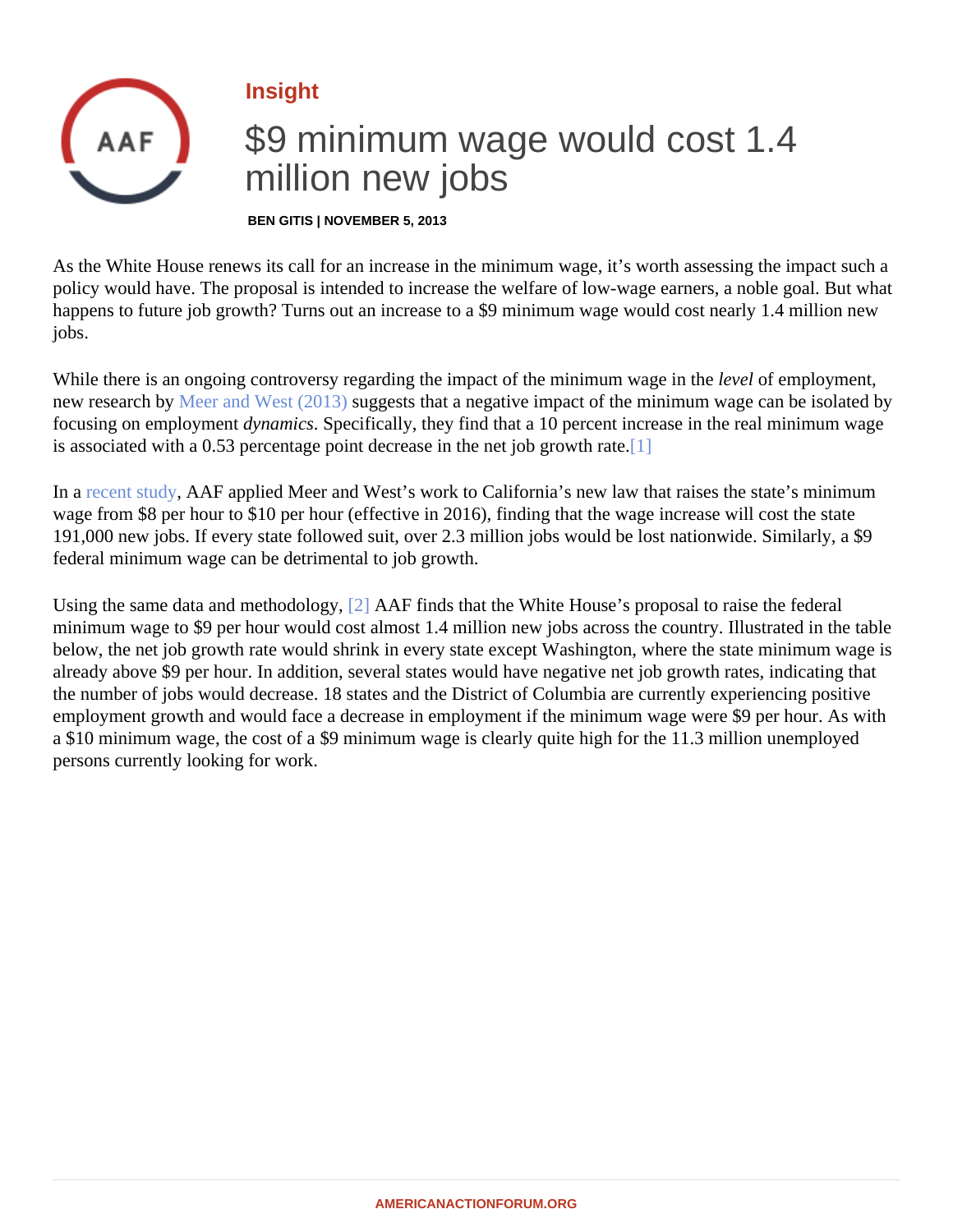| Reduced Hiring with a \$9 Minimum Wage (in thousands) |                    |                               |                                         |  |  |
|-------------------------------------------------------|--------------------|-------------------------------|-----------------------------------------|--|--|
| <b>State</b>                                          | Loss in Job Growth | <b>Current Net Job Growth</b> | Net Job Growth with \$9 Minimum<br>Wage |  |  |
|                                                       |                    |                               |                                         |  |  |
| Total                                                 | 1380.3             | 2026.7                        | 646.4                                   |  |  |
|                                                       |                    |                               |                                         |  |  |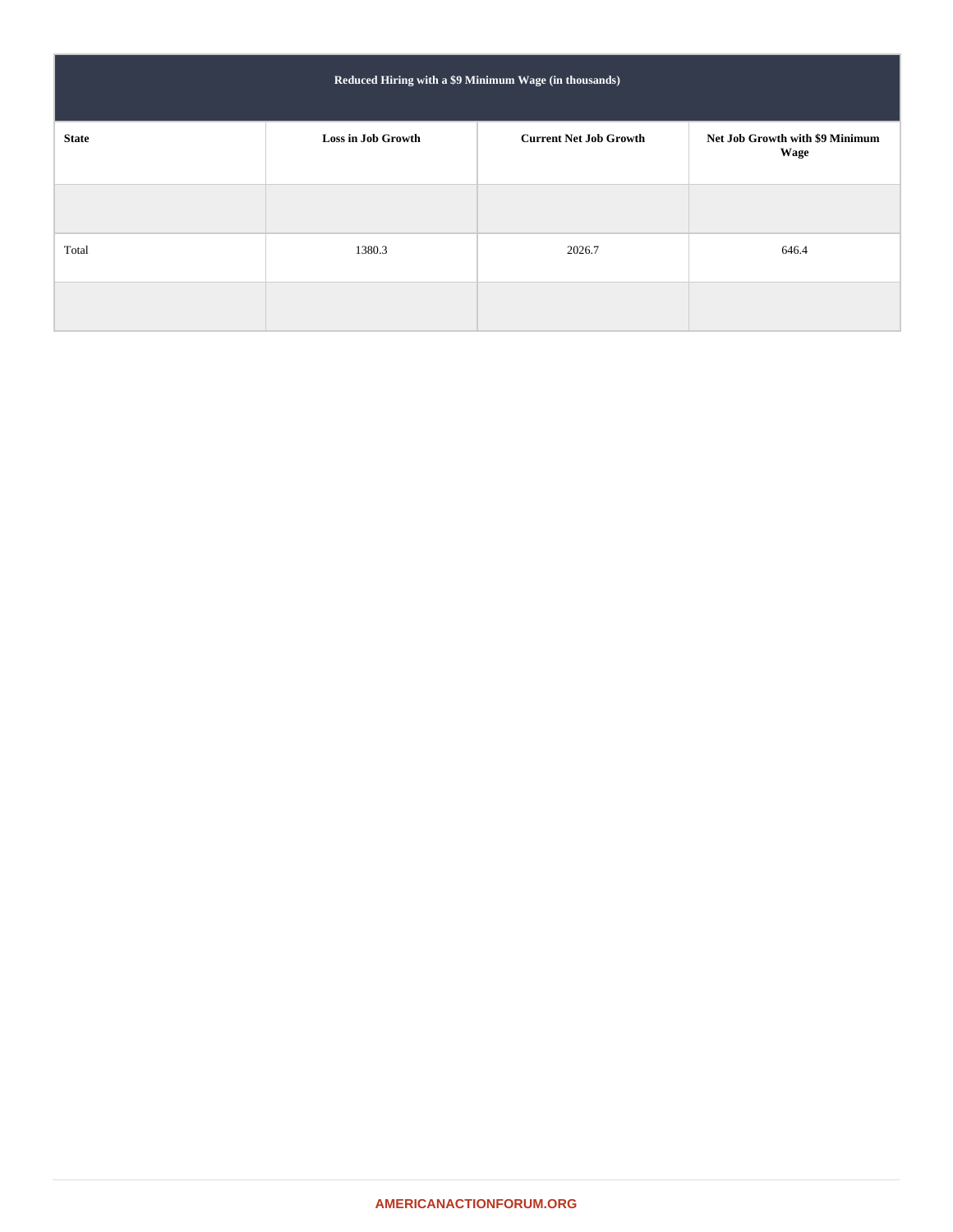| Reduced Hiring with a \$9 Minimum Wage (in thousands) |          |               |          |  |  |
|-------------------------------------------------------|----------|---------------|----------|--|--|
| Alabama                                               | 24.1     | 13.3          | $-10.8$  |  |  |
| Alaska                                                | $2.9\,$  | $\mbox{-}1.8$ | $-4.7$   |  |  |
| Arizona                                               | 20.1     | 48.7          | 28.6     |  |  |
| Arkansa                                               | $15.0\,$ | 12.2          | $-2.8$   |  |  |
| California                                            | 95.7     | 223.9         | 128.2    |  |  |
| $\rm Colorado$                                        | 19.2     | 56.8          | 37.6     |  |  |
| Connecticut                                           | 7.9      | 15.4          | $7.5\,$  |  |  |
| Delaware                                              | 5.4      | $6.7\,$       | $1.3\,$  |  |  |
| District of Columbia                                  | $3.5\,$  | $1.4\,$       | $-2.1$   |  |  |
| ${\rm Florida}$                                       | $61.0\,$ | 131.4         | $70.4\,$ |  |  |
| Georgia                                               | 50.6     | 91.6          | $41.0\,$ |  |  |
| $\it Hawaii$                                          | $7.8\,$  | $2.3\,$       | $-5.5$   |  |  |
| $\rm Idaho$                                           | $8.0\,$  | 17.5          | $9.5\,$  |  |  |
| $\rm Illinois$                                        | 27.7     | 55.4          | 27.7     |  |  |
| $\operatorname{Indiana}$                              | 37.2     | $50.6\,$      | 13.4     |  |  |
| Iowa                                                  | 19.4     | 19.8          | $0.4\,$  |  |  |
| $\rm{Kansas}$                                         | 17.4     | $13.8\,$      | $-3.6$   |  |  |
| Kentucky                                              | 23.4     | $21.3\,$      | $-2.1$   |  |  |
| ${\rm Louisiana}$                                     | 24.6     | 38.9          | 14.3     |  |  |
| $\mathbf{Maine}$                                      | $6.3\,$  | 4.1           | $-2.2$   |  |  |
| Maryland                                              | 32.9     | 43.3          | 10.4     |  |  |

## **AMERICANACTIONFORUM.ORG**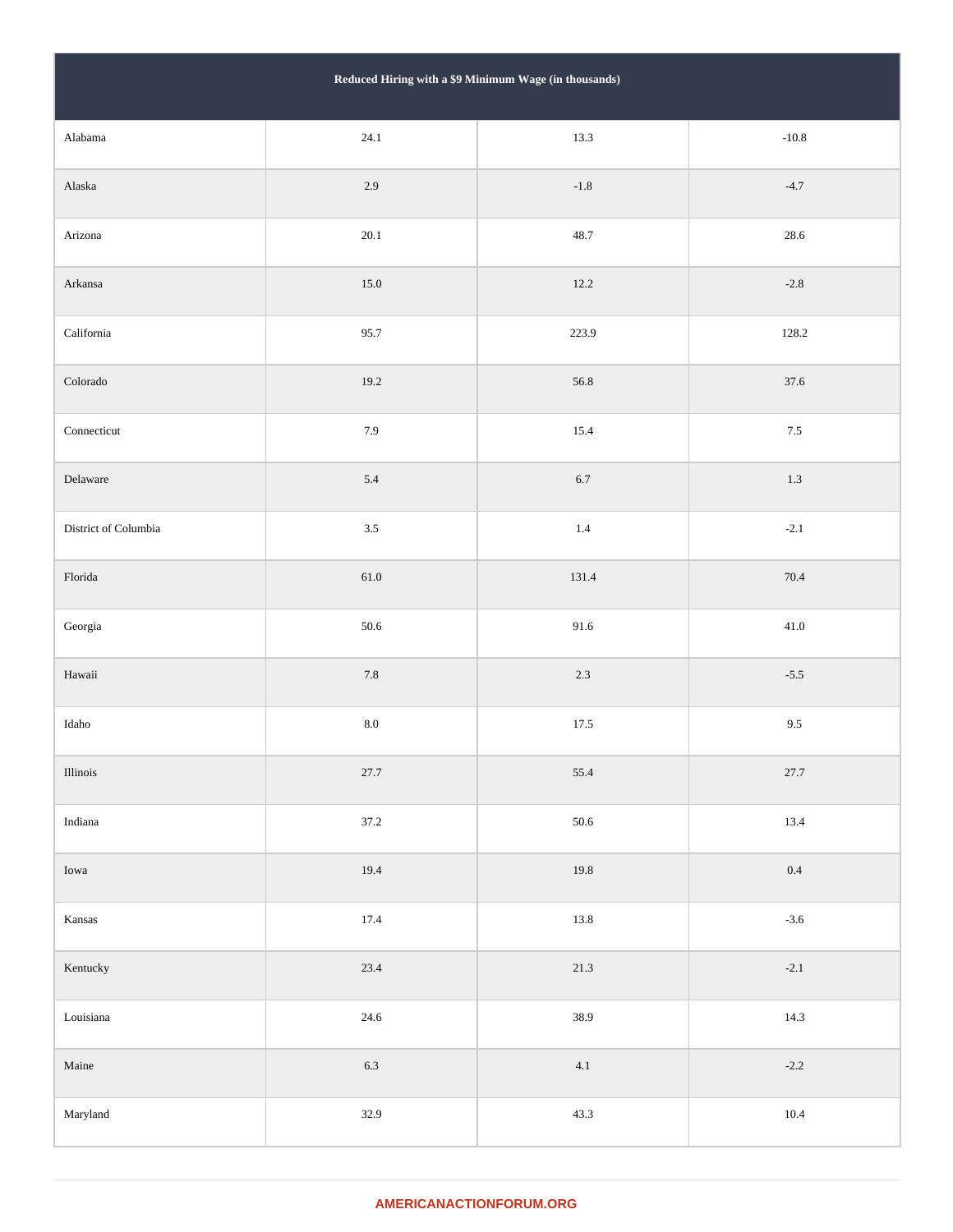| Reduced Hiring with a \$9 Minimum Wage (in thousands) |          |         |         |  |  |
|-------------------------------------------------------|----------|---------|---------|--|--|
| Massachusetts                                         | 21.7     | 45.1    | 23.4    |  |  |
| Michigan                                              | 46.2     | 67.7    | 21.5    |  |  |
| Minnesota                                             | 34.9     | 56.9    | 22.0    |  |  |
| Mississippi                                           | 14.1     | 20.4    | 6.3     |  |  |
| Missouri                                              | 31.8     | 36.6    | $4.8\,$ |  |  |
| Montana                                               | 3.6      | $8.4\,$ | $4.8\,$ |  |  |
| Nebraska                                              | 12.3     | 9.5     | $-2.8$  |  |  |
| Nevada                                                | 14.6     | 25.2    | 10.6    |  |  |
| New Hampshire                                         | $8.1\,$  | 5.3     | $-2.8$  |  |  |
| New Jersey                                            | 49.8     | 64.7    | 14.9    |  |  |
| New Mexico                                            | $8.5\,$  | $8.9\,$ | $0.4\,$ |  |  |
| New York                                              | 112.8    | 92.5    | $-20.3$ |  |  |
| North Carolina                                        | $51.0\,$ | 66.7    | 15.7    |  |  |
| North Dakota                                          | 5.6      | 13.1    | $7.5\,$ |  |  |
| Ohio                                                  | 40.1     | 32.5    | $-7.6$  |  |  |
| Oklahoma                                              | 20.6     | $9.8\,$ | $-10.8$ |  |  |
| Oregon                                                | $0.5\,$  | 27.7    | 27.2    |  |  |
| Pennsylvania                                          | 73.3     | 39.1    | $-34.2$ |  |  |
| Rhode Island                                          | $4.0\,$  | $1.7\,$ | $-2.3$  |  |  |
| South Carolina                                        | 23.7     | 35.2    | 11.5    |  |  |
| South Dakota                                          | $5.3\,$  | $5.8\,$ | $0.5\,$ |  |  |

## **AMERICANACTIONFORUM.ORG**